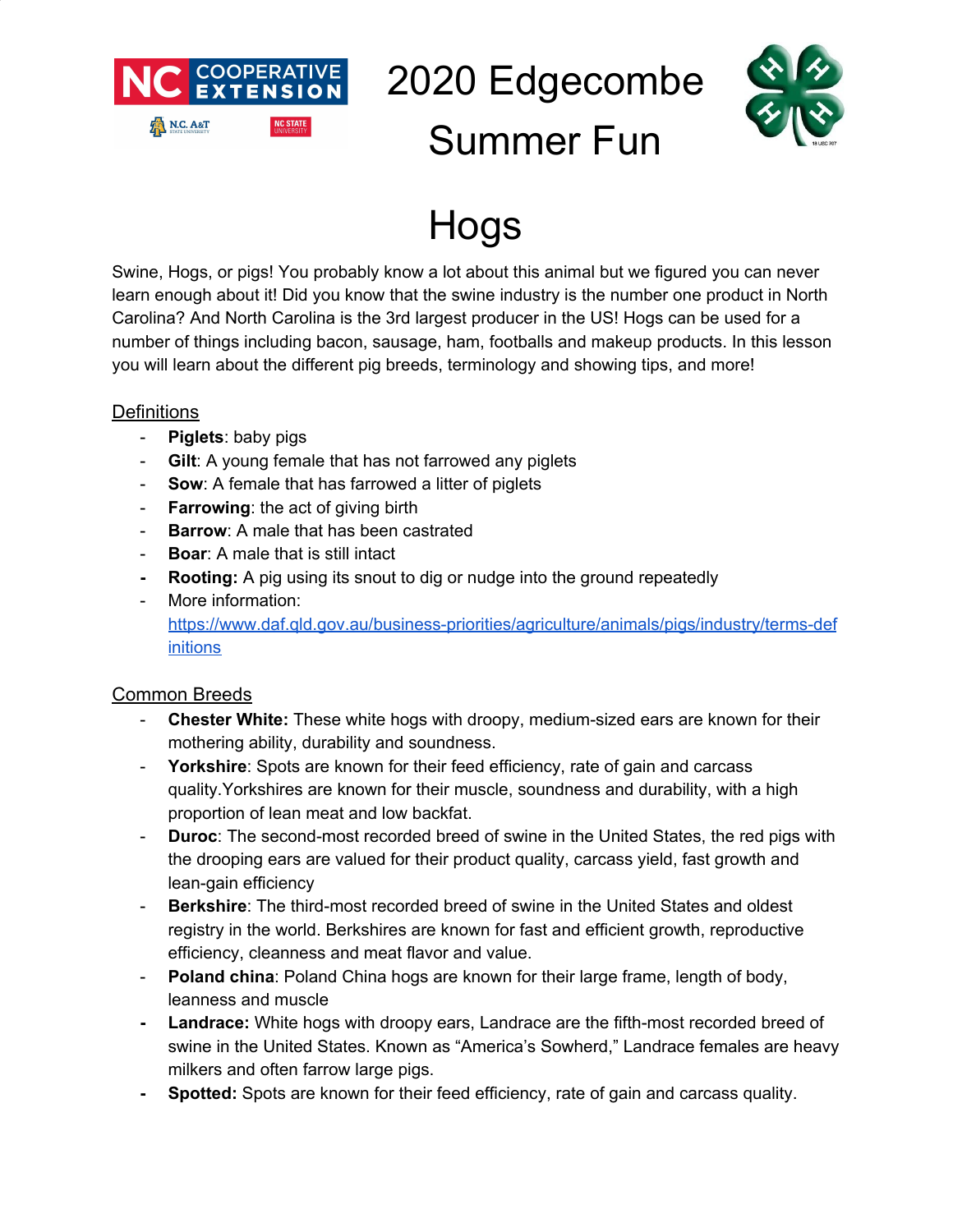

## 2020 Edgecombe Summer Fun



- **Hampshire**: The hogs with "the belt," Hampshires are the fourth-most recorded breed in the United States, known for producing lean muscle, high carcass quality, minimal back fat and large loin eyes. Females also are known for their mothering ability, with longevity in the sow herd.
- More information: <https://www.pork.org/facts/pig-farming/major-swine-breeds/>

#### Modern Production

- Videos
	- <https://youtu.be/1tVeAwdoCzM> smithfield sow farm 360 6 mins
	- <https://youtu.be/0Zns8dwcwwU> smithfield wean to finish 360 5 min

### Showing Pigs

Animal U <https://www.extension.iastate.edu/animalu/> U.S Whip: How to Raise a Winning Show Pig <https://www.uswhip.com/blog/how-to-raise-a-winning-show-pig/> Swine Showmanship <http://cemonterey.ucanr.edu/files/197376.pdf>

#### **Tips on How to Select Your Pig from a Breeder:**

- Keep an eye out for any body/structural abnormalities (sways when it walks, walks on its toes, etc) This is referred to as soundness.
- Make sure the pig you select weighs enough so that you can achieve your target weight for the show
- Look at the pig's tail- if it is shaking fast up & down, this is a sign of nervousness and likely indicates the hog is easily stressed out

#### **Feeding and Nutrition tips:**

- Make sure your pig(s) have access to clean water at all times- this keeps them healthy and hydrated!
- If you notice that your pig suddenly is not eating/drinking like normal- call a vet!

#### **Grooming/Appearance Tips:**

● Before entering the show ring, spray your pig with water from a spray bottle and/or use show approved pig conditioner (without oils) to make your pig shines in the ring!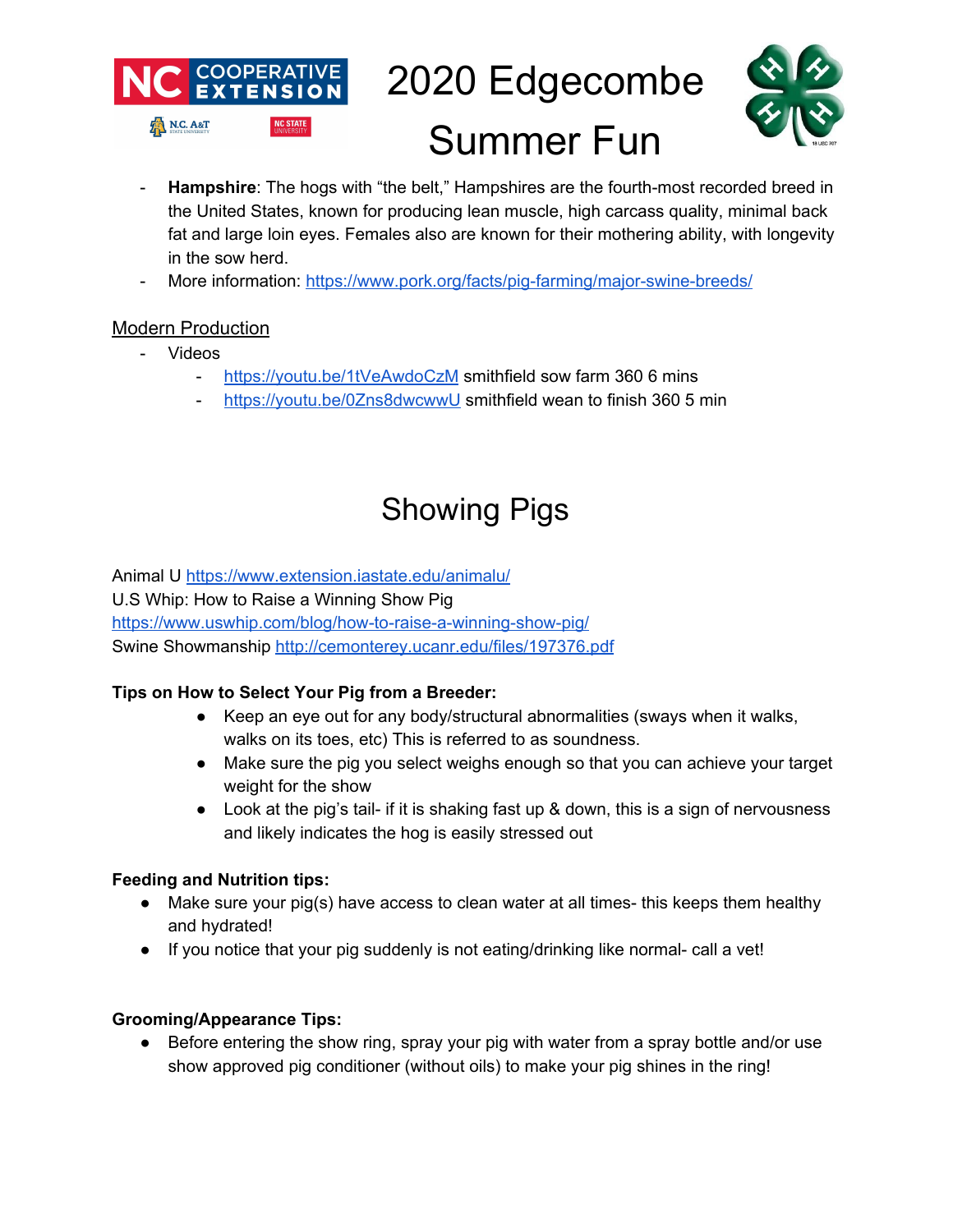



- When clipping the hair of your pig, make sure you are using the correct length bladecheck the show requirements before clipping!!
- Make sure to wash your pig at least the day before, if not the day of the show to ensure your pig looks fresh in the ring

#### **Training Tips/Hints:**

- Pigs will eat ANYTHING- but especially love to eat sweet things such as dry cake mix, marshmallows and more! When training your pig to walk in the show ring, try keeping a few pieces of peppermint candy or marshmallows in your pocket to reward your pig's good performance
- When training your pig at home, make sure to use the same driving tool (cane, whip, pipe) while showing- pigs will not respond the same way to different tools
- At first, your pig may be skittish, and run away from you- this is normal. Each time you go to feed, try standing still and letting your pig come to you and smell you, then gradually try to rub your hand down its back. If you work with your pig enough, it will get used to you touching it etc.

#### **Showmanship Tips:**

- ALWAYS make sure to keep your pig in between you and the judge- think ham sandwich!
- ALWAYS keep your eye on the judge!
- If your pig happens to run wild in the ring, DO NOT run after it but walk quickly towards it
- Carry a small brush and rag in each of your back pockets in case you pig gets dirty in the ring
- If you are asked to pen your pig, DO NOT stop showing- rather take your brush and begin brushing any dirt/shavings off in addition to keeping your eye on the judge
- If the judge approaches you while showing to ask you a question, do not worry about your pig- talk with the judge first, then find your pig and continue showing

#### **Commonly Asked Showmanship Questions:**

#### Novice/Junior Showman:

- 1. How much does your pig weigh?
- 2. About how much feed are you giving your pig per day?
- 3. What breed is your pig?
- 4. What brand of feed are you giving your pig?
- 5. Is your pig a female or male/ a guilt or a barrow?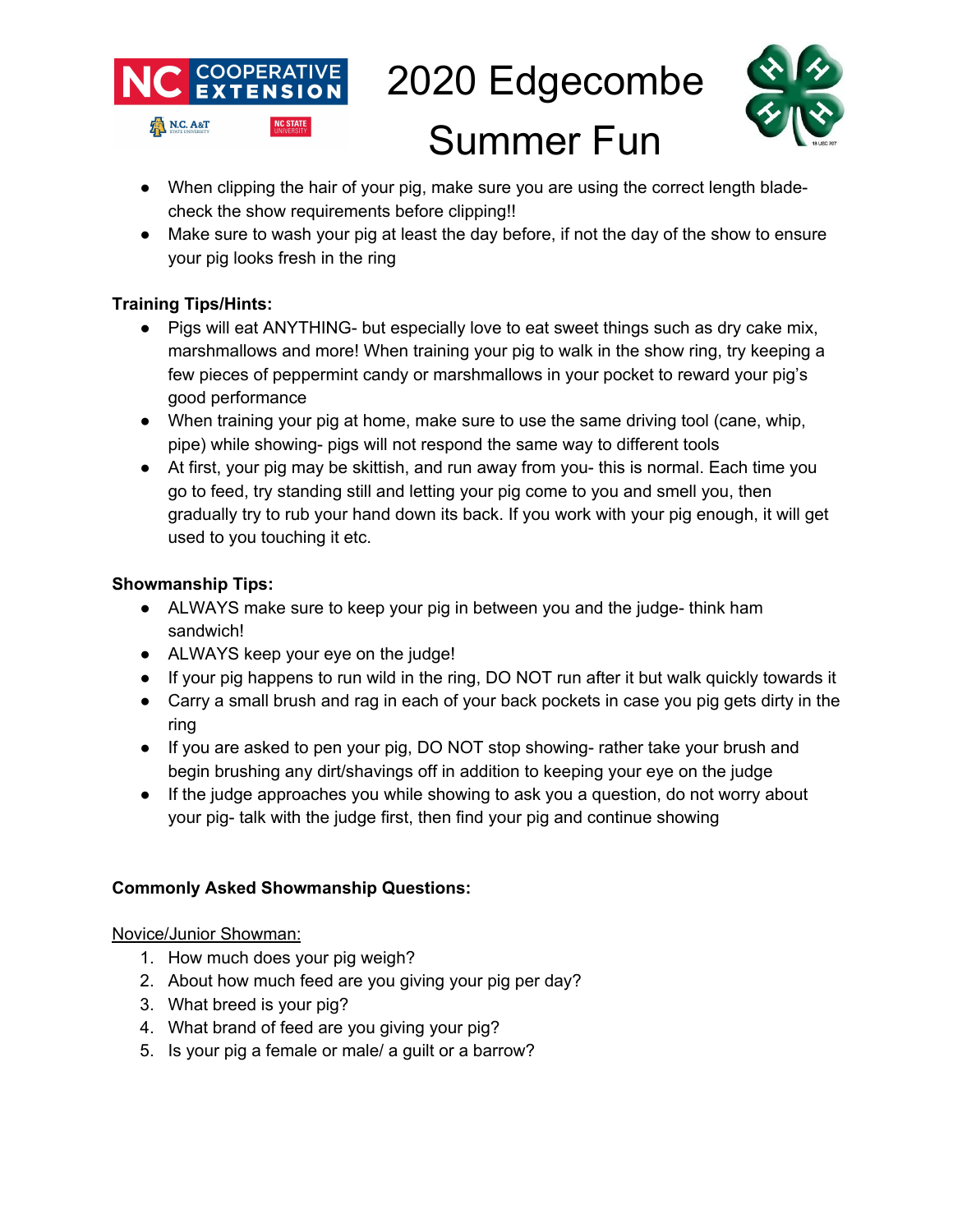

# 2020 Edgecombe



### Summer Fun

Senior Showman:

- 1. How much does your pig weigh?
- 2. How old is your pig?
- 3. What is your pigs ear notch?
- 4. What is one thing that you would change about your pig?
- 5. What is one thing that you like about your pig?
- 6. Judge could ask you to point to your pig and show where a particular cut of meat is found or name a particular body part.

**Parts of a Pig Diagram:**

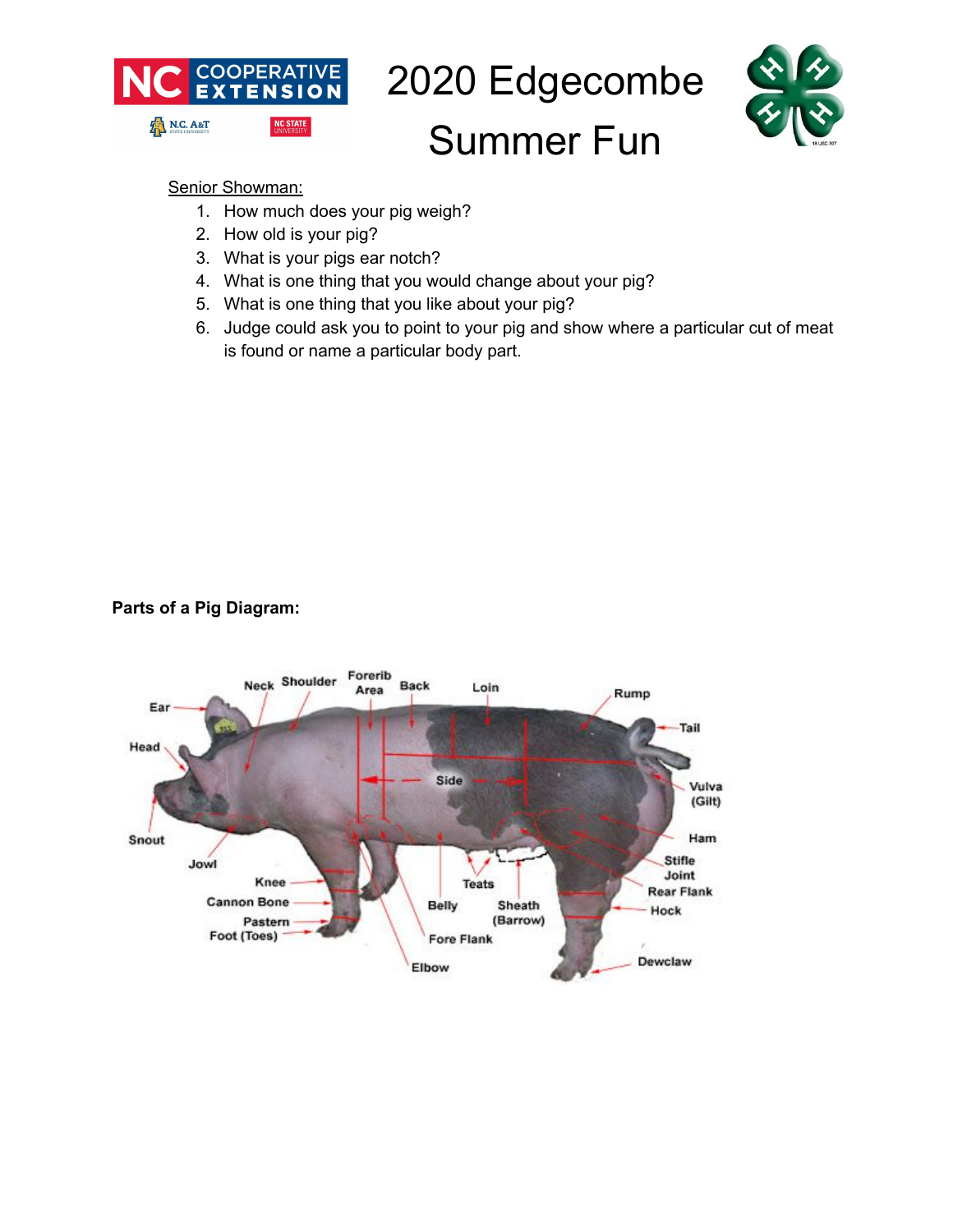

2020 Edgecombe Summer Fun



#### **Cuts of Meat Diagram:**